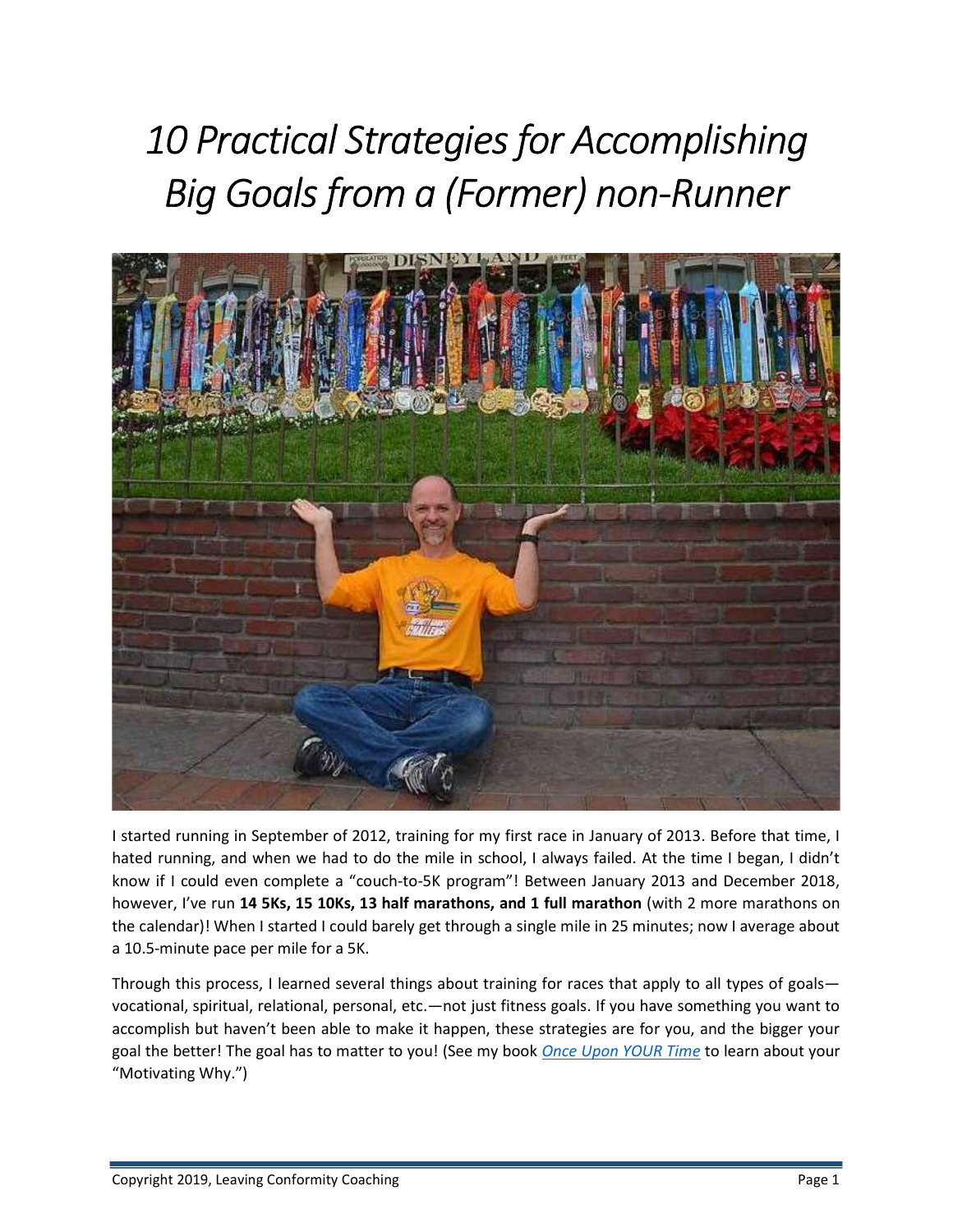## 1. Set a specific goal and invest in it right away.

For my 5K goal, it was a financial investment—I signed up for the Neverland 5K at Disneyland and paid the fee. And once I paid for it there were no refunds, so if I didn't do it I wasted the money and I hate throwing money away.

For your goal, it may be financial. Most goals have some kind of financial commitment or requirement to them, but it could also be a time commitment, a relational commitment, or even a spiritual commitment. I know one person who wanted to prioritize his Bible reading, so he made a commitment, "Bible, then breakfast." The investment in not eating was a great motivator for him! Whatever investment you make, it needs to be something significant to you.

### 2. Tell everyone about your goal.

OK, it doesn't literally have to be everyone, but make it as many people as you can—and then a few more just for good measure.

Even though I'd paid the money, I knew I still had a way to back out, so I told everyone about my 5K goal. I posted it on Facebook. I told every coworker and friend at church I could have a conversation with. And as I completed each day's run, I posted it to Facebook. If I skipped a day, people would know and they'd ask about it. I created as much "positive peer pressure" as I could so I'd be encouraged or shamed, depending on what I needed, to keep making progress.

If your goal is to stop doing something, tell people who are in a position to help you enforce that. If you eat from the candy dished on people's desks in the office and your goal is to cut back on that, tell the people who have the candy your goal and ask them to call you on it if you come to get some.

The flip side of that is that the more progress you make and the more consistent you are, these same people who are watching you become inspired by you.

## 3. Celebrate the victory.

In my case, the first one was "I completed a 5K." Since then, just with running it's included every race, and several milestones along the way, like the first 20-mile training run I did and my first sub-10 minute mile. Don't let the victory go by without intentionally recognizing and rewarding yourself for it!

If it's a short-term goal, celebrate when you accomplish it. If it's long-term, define some intermediate steps and celebrate each one of those. A key to making progress in life is to "set yourself up for success," and one of the ways to do that is to recognize when you've had a success big or small.

## 4. Keep a "Success Journal."

For me, every day I ran it went in the journal. So have other things, like completing each section of the books I've written, and having a difficult but important conversation with a family member.

Every day, write down 3-5 success that you've had during the course of the day (if you're doing it at night) or that you had the day before (if you're doing it in the morning). And they don't have to be "I went an entire week without eating Girl Scout cookies." It could be "Ordinarily I would have eaten an entire box of Thin Mints, but today I only ate half of one." If you're trying to get up earlier and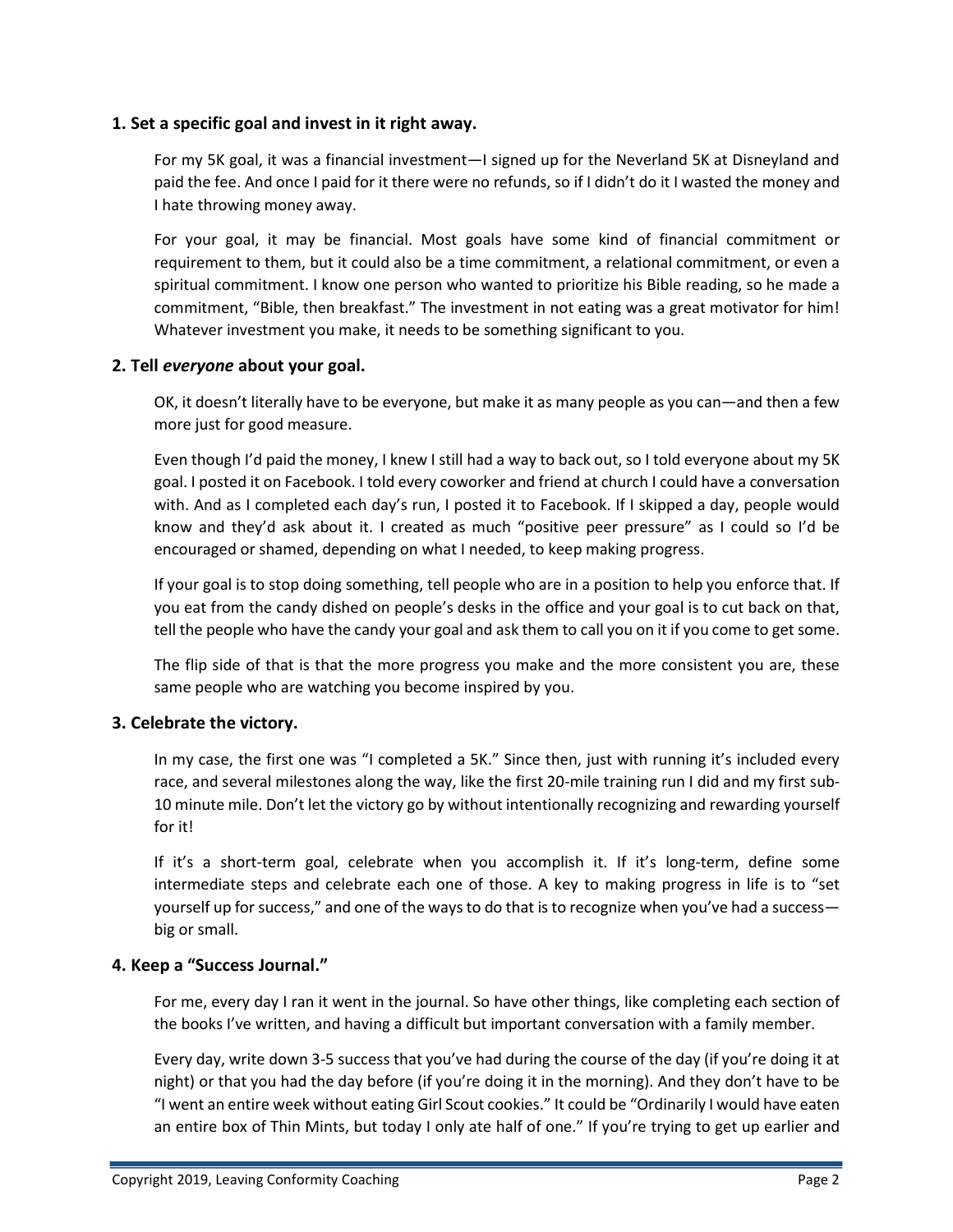you usually hit the snooze alarm three times but today you only hit it twice, that counts. For anything you're trying to accomplish, if you took a step that direction, count the step!

## 5. Use structure to your advantage.

I had no idea how to go from "I hate running and don't know how to start" to actually completing a 5K, so I downloaded a couch-to-5K app for my phone and that training plan gave me the structure I needed. Even now, I have a written training plan for every race (or race weekend) to make sure I stay on target and get in the condition I need to be at the time.

Regardless of how long-term your goal is, break it down, then break that down more. Take 5-year goals down to 3 years, then those down to 1-year goals, then those down into 90-day pieces, and even smaller. Take a 3-mile run and break that down into running intervals that start at 20 seconds of running and 3 minutes of walking, and make the running intervals longer and longer until you get there.

The point is to get it so "bite sized" that you can look at your plan and know exactly what you have to do next, and what's next after that—and that they're all manageable. It's almost impossible to schedule goals, but you can schedule tasks and projects, so do that in service of your goal.

## 6. Use whatever tools you need, but be willing to drop them.

I started with a couch-to-5K app, but when I reached that distance goal and wanted to stretch, I switched to a new app.

There are a lot of great tools available, and you should use whatever works for you at a particular step in your journey. But the tool is not the Holy Grail. When a tool starts effective but becomes ineffective, find a new tool.

# 7. Set a new goal before you've completed the current one.

This is especially important when there is an ongoing benefit to the primary goal. In my case, I knew running was helping me physically and emotionally, so I needed to keep doing it. If I didn't have a race coming up, though, I wouldn't because it still wasn't all that fun. And if I waited until one race was done to get another one on the calendar, it just wasn't going to happen. So before I even ran the Neverland 5K, I signed up for the Dumbo Double Dare (a 10K and half marathon the same weekend) coming several months later. That would keep me running after my first goal was done.

As you get close to accomplishing your goal, set the next one. Otherwise it's too easy to coast as you get towards the end of one, then it slips a bit, and then it falls away entirely. Having that next one can keep you pushing through.

# 8. Allow yourself some grace, but don't get complacent.

I had a 9-week program that I gave myself 13 weeks to accomplish. Since I had no idea how well I'd do, I gave myself a cushion in case I needed to repeat a week of training here and there. As it turned out, I didn't need the cushion so I changed my goal from "Complete a 5K and don't die" to "Complete a 5K in under 45 minutes."

You may not need to build in a cushion, but accept that you may need it. If you don't need the cushion, stretch your goal. Either way, you're human, so give yourself some grace.